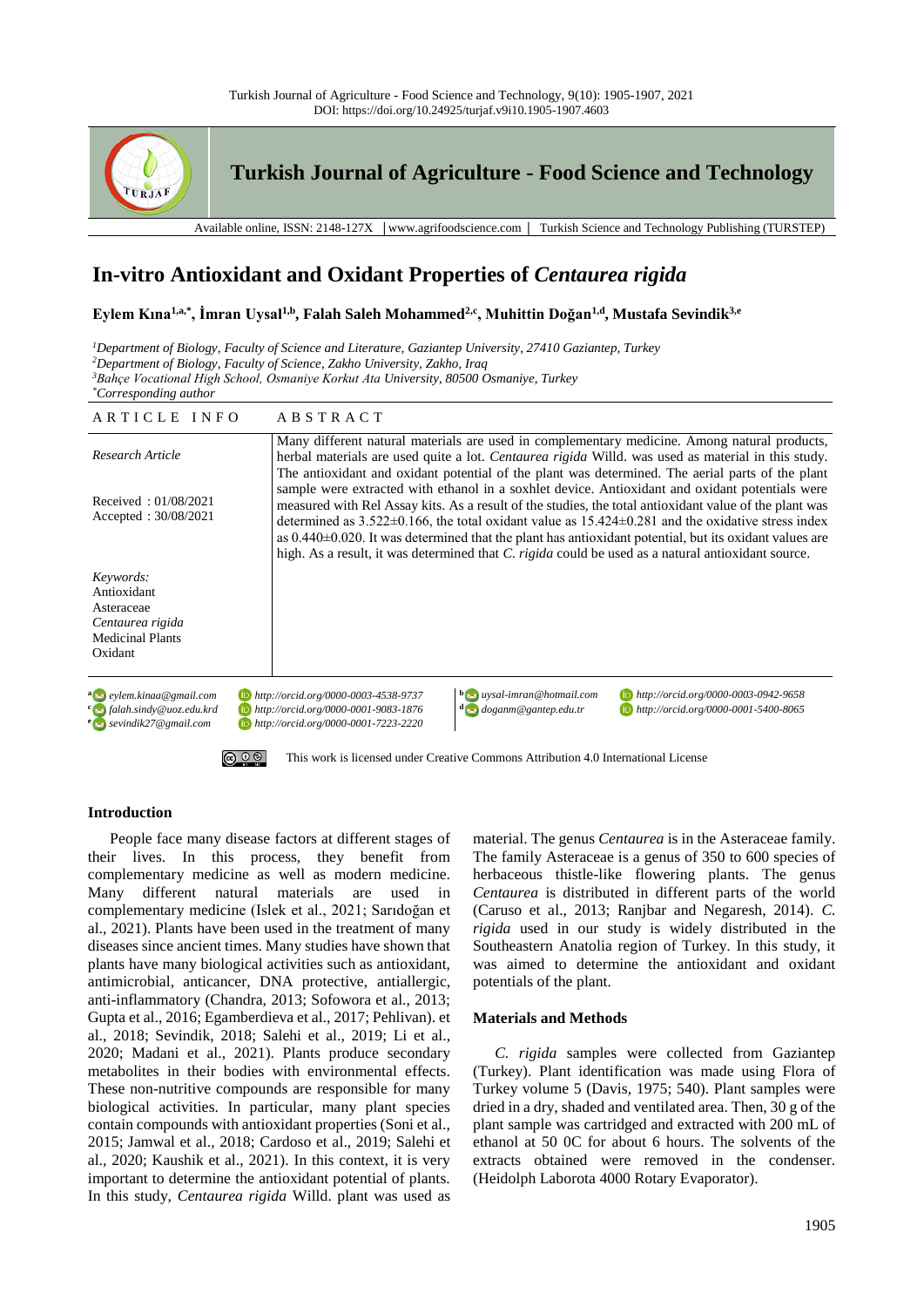#### *Total Antioxidant and Oxidant Tests*

Antioxidant (TAS) and oxidant values (TOS) of the plant sample were measured using Rel Assay kits. Calibrator trolox was used for TAS values and hydrogen peroxide was used for TOS values (Erel, 2004; Erel, 2005). The oxidative stress index was determined by the ratio of TOS values to TAS values (Sevindik, 2019).

## **Results and Discussion**

### *Antioxidant and Oxidant Status*

Living organisms produce reactive oxygen species under the influence of biotic and abiotic factors. As a result of the increase in the levels of these ROSs at the cellular level, oxidative stress occurs (Korkmaz et al., 2018). Antioxidant defense system functions in reducing the effect of oxidative stress. In cases where the antioxidant system is insufficient, taking products with antioxidant properties from outside reduces the effects of oxidative stress (Akgul et al., 2020). Plants are an important source of supplemental antioxidants (Bahmani et al., 2014). In this context, it is very important to investigate the antioxidant activities of plants in terms of their use. In this study, total antioxidant and total oxidant levels of *C. rigida* were determined. The obtained results are shown in Table 1.

Table 1. Antioxidant and Oxidant Status of *Centaurea rigida*

| าาาาาาาา                             | Centaurea rigida  |
|--------------------------------------|-------------------|
| <b>TAS</b>                           | $3.522\pm0.166$   |
| <b>TOS</b>                           | $15.424\pm0.281$  |
| OSI                                  | $0.440 \pm 0.020$ |
| <b>T</b> 7 1<br>$\sim$ $\sim$ $\sim$ |                   |

Values are presented as mean±SD

Plants produce many biologically active compounds. Due to the antioxidant potential of some of these compounds produced in their structure, they are used as antioxidant sources in complementary medicine (Vanisree et al., 2004; Gobbo-Neto and Lopes, 2007). In this study, the antioxidant and oxidant potentials of *C. rigida* were determined for the first time. In a previous study, DPPH activity of *C. rigida* was reported as 70.813% (Duran et al., 2015). In addition, in studies on different plant species, TAS (3.628 mmol/L), TOS (4.046 μmol/L) and OSI (0.112) values of *Mentha longifolia* subsp. *longifolia* have been reported (Sevindik et al., 2017). TAS (6.831 mmol/L), TOS (3.712 μmol/L) and OSI (0.054) values of *Gundellia tournefortii* have been reported (Saraç et al., 2019). TAS (6.758 mmol/L), TOS (5.802 μmol/L) and OSI (0.086) values of *Rumex crispus* have been reported (Daştan et al., 2019). TAS (5.314 mmol/L), TOS (24.199  $\mu$ mol/L), and OSI (0.473) values of *Scorzonera papposa* have been reported (Mohammed et al., 2020a). TAS (7.677 mmol/L), TOS (12.387 μmol/L) and OSI (0.162) values of *Marrubium globosum* have been reported (Pehlivan et al., 2021). TAS (7.559 mmol/L), TOS (10.711 μmol/L) and OSI (0.142) values of *Datura stramonium* have been reported (Mohammed et al., 2021). TAS (5.688 mmol/L), TOS (15.552 μmol/L) and OSI (0.273) values of *Ferulago platycarpa* have been reported (Mohammed et al., 2020b). TAS (5.853 mmol/L), TOS (16,288 μmol/L) and OSI (0.278) of *Allium calocephalum* have been reported (Mohammed et al., 2019). TAS (7.342 mmol/L), TOS (5.170 μmol/L), and OSI (0.071) of *Rhus coriaria* var. *zebaria* has been reported (Mohammed et al., 2018). The TAS value is an indicator of the whole of the antioxidant compounds produced within the plant. The high TAS value indicates that the plant has a high level of antioxidant compounds (Mohammed et al., 2020c). In our study, TAS value of *C. rigida* was determined to be lower than *G. tournefortii, R. crispus, S. papposa, M. globosum, D. stramonium, F. platycarpa, A. calocephalum, R. coriaria*  var. *zebaria* and *M. longifolia* subsp*. longifolia*. In this context, it was determined that the antioxidant potential of *C. rigida* used in our study has a lower antioxidant potential compared to the plants with TAS values in the literature. TOS values show the whole of the oxidant compounds produced by environmental factors in the plant. When these oxidant compounds increase at the cellular level, they can become harmful (Mohammed et al., 2020c). In this context, the TOS value of *C. rigida* was determined to be higher than *G. tournefortii, R. crispus, M. globosum, D. stramonium, R. coriaria* var. *zebaria* and *M. longifolia* subsp. *longifolia,* and lower than *S. papposa, F. platycarpa* and *A. calocephalum*. In this context, in our study, it was determined that the oxidant levels of *C. rigida* were higher. OSI values show how much the oxidant compounds produced in the plant are suppressed by antioxidant compounds. As the OSI value increases, it is seen that the plant is more affected by oxidant compounds (Mohammed et al., 2020c). The OSI value of *C. rigida* was lower than *S. papposa* and higher than *G. tournefortii, R. crispus, M. globosum, D. stramonium, F. platycarpa, A. calocephalum, R.coriaria* var. *zebaria* and *M. longifolia* subsp. *longifolia*. According to these results, due to the insufficiency of antioxidant compounds produced by *C. rigida*, it was insufficient to suppress oxidant compounds. On the other hand, it is thought that the above-ground parts of *C. rigida* samples collected from regions suitable for oxidative stress may be an antioxidant source.

### **Conclusion**

In this study, antioxidant and oxidant potentials of *C. rigida* were determined. According to the findings, it was determined that the oxidant levels of the plant were high. In addition, antioxidant levels were found to be at normal levels. In addition, it is seen that the antioxidant defense system is insufficient in suppressing oxidant compounds. As a result, it is thought that *C. rigida* has antioxidant potential and samples collected from suitable regions in terms of oxidative stress may be a natural source.

#### **References**

- Akgul H, Korkmaz N, Dayangaç A, Sevindik M. 2020. Antioxidant Potential of Endemic *Salvia absconditiflora*. Turkish Journal of Agriculture-Food Science and Technology, 8(10): 2222-2224.
- Bahmani M, Golshahi H, Saki K, Rafieian-Kopaei M, Delfan B, Mohammadi T. 2014. Medicinal plants and secondary metabolites for diabetes mellitus control. Asian Pacific Journal of Tropical Disease, 4: S687-S692.
- Cardoso JC, Oliveira ME, Cardoso FDC. 2019. Advances and challenges on the in vitro production of secondary metabolites from medicinal plants. Horticultura Brasileira, 37: 124-132.
- Caruso G, Giardina AS, Raimondo FM, Spadaro V. 2013. A new species of *Centaurea* (Asteraceae) from Calabria (S Italy). Plant Biosystems-An International Journal Dealing with all Aspects of Plant Biology, 147(3): 844-848.